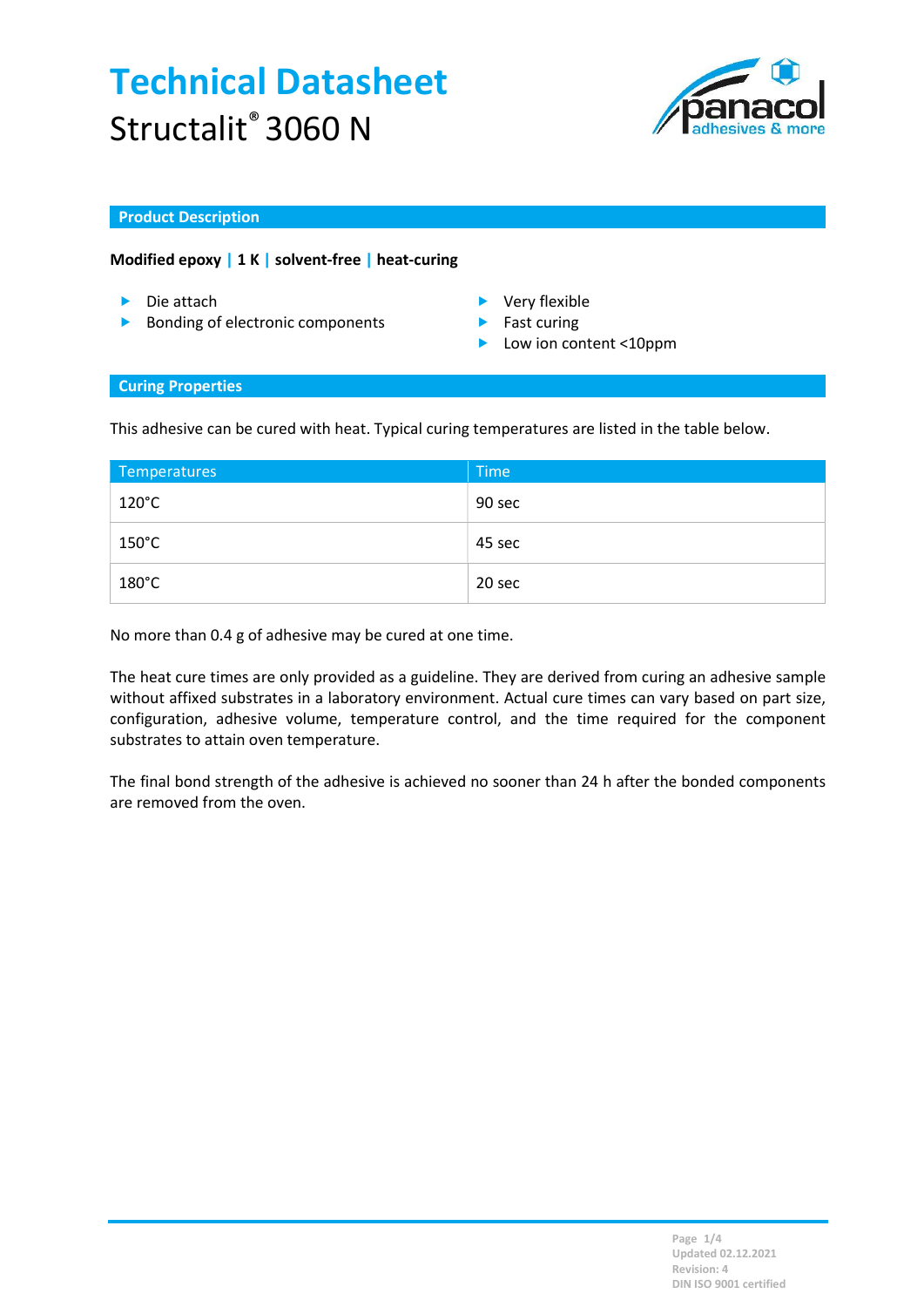# Technical Datasheet Structalit<sup>®</sup> 3060 N



| <b>Technical Data</b>                                           |                   |
|-----------------------------------------------------------------|-------------------|
|                                                                 |                   |
| Resin                                                           | Epoxy             |
| Appearance                                                      | Transparent       |
|                                                                 |                   |
| <b>Uncured Material</b>                                         |                   |
| Viscosity [mPas] (Brookfield LVT, 25 °C, Sp. 4/6 rpm)           | $42,000 - 46,500$ |
| PE-Norm 001                                                     |                   |
| Viscosity [mPas] (Kinexus Rheometer, 25 °C, 10s <sup>-1</sup> ) | $4,000 - 8,000$   |
| PE-Norm 064                                                     |                   |
| Thixotropic index [1/10]<br>PE-Norm 064                         | $4 - 5$           |
| Density $[g/cm^3]$                                              |                   |
| PE-Norm 004                                                     | $1.1 - 1.2$       |
| Flash point [°C]                                                |                   |
| PE-Norm 050                                                     | >100              |
| Refractive index [nD20]                                         |                   |
| PE-Norm 023                                                     | $1.48 - 1.49$     |
|                                                                 |                   |
| <b>Cured Material</b>                                           |                   |
| Hardness shore D                                                | $30 - 45$         |
| PE-Norm 006                                                     |                   |
| Temperature resistance [°C]                                     | $-40 - 180$       |
| Shrinkage [%]                                                   |                   |
| PE-Norm 031                                                     | $3$               |
| Water absorption [%]                                            | $<$ 4             |
| PE-Norm 016                                                     |                   |
|                                                                 |                   |
| Glass transition temperature - DSC [°C]<br>PE-Norm 009          | $40 - 50$         |
| Coefficient of thermal expansion [ppm/K] below Tg               |                   |
| PE-Norm 017                                                     | $20 - 70$         |
| Coefficient of thermal expansion [ppm/K] above Tg               |                   |
| PE-Norm 017                                                     | $200 - 400$       |
|                                                                 |                   |

## Transport/Storage/Shelf Life

| Package type      | <b>Transport</b>                | <b>Storage</b>                  | Shelf life*                      |
|-------------------|---------------------------------|---------------------------------|----------------------------------|
| Syringe/Cartridge | $0^{\circ}$ C – 10 $^{\circ}$ C | $0^{\circ}$ C – 10 $^{\circ}$ C | At delivery                      |
| Other packages    |                                 |                                 | min. 4.5 months<br>max. 9 months |

\*Store in original, unopened containers!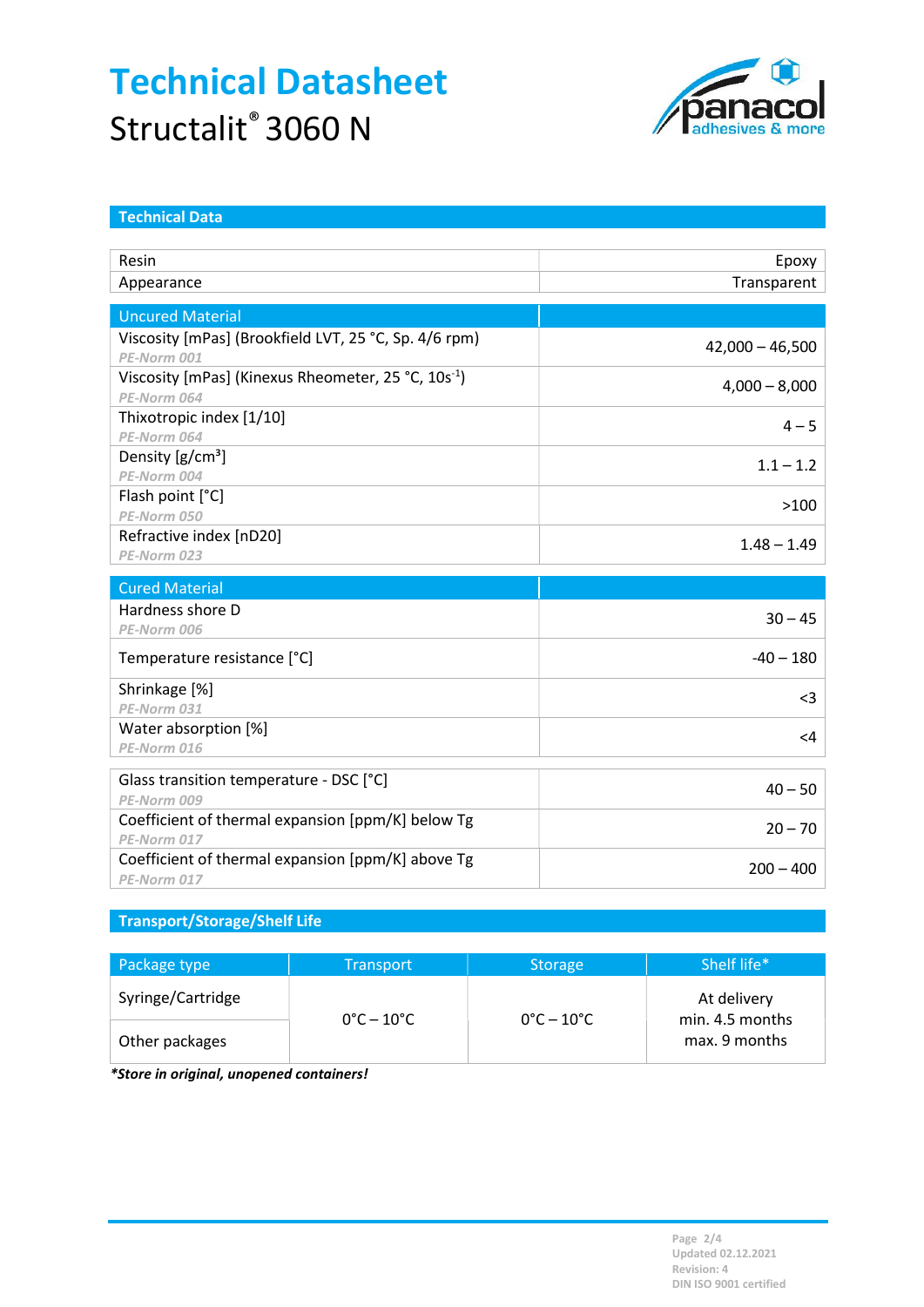# Technical Datasheet Structalit<sup>®</sup> 3060 N



#### Instructions for use

### Surface preparation

The surfaces to be bonded should be free of dust, oil, grease, mold release, or other contaminants in order to obtain an optimal and reproducible bond. For cleaning we recommend the cleaner IP® from Panacol, or a solution of Isopropyl Alcohol at 90% or higher concentration. Substrates with low surface energy (e.g. polyethylene, polypropylene) must be pretreated in order to achieve sufficient adhesion.

### Application

Our products are supplied ready to use. Depending on packaging they can be applied by hand directly from the container or by using compatible dispensing systems and automation. Many commercially available valve and controller options are available to ensure accurate and consistent adhesive dispensing. For assistance with dispensing and curing questions, please contact our Applications Engineering department. To obtain best results, the adhesive and substrates to be bonded may not be cold and should be allowed to warm to room temperature prior to processing. For safety information refer to our Material Safety Data Sheet (MSDS).

### Storage

Store uncured product in its original, closed container in a dry location. Any material removed from the original container must not be returned to the container as it could be contaminated. Panacol cannot assume responsibility for products that were improperly stored, contaminated, or repackaged into other containers.

#### Handling and Clean-up

For safe handling information, consult this product's Material Safety Data Sheet (MSDS) prior to use. Uncured material may be wiped away from surfaces with organic solvents. Do not use solvents to remove material from eyes or skin!